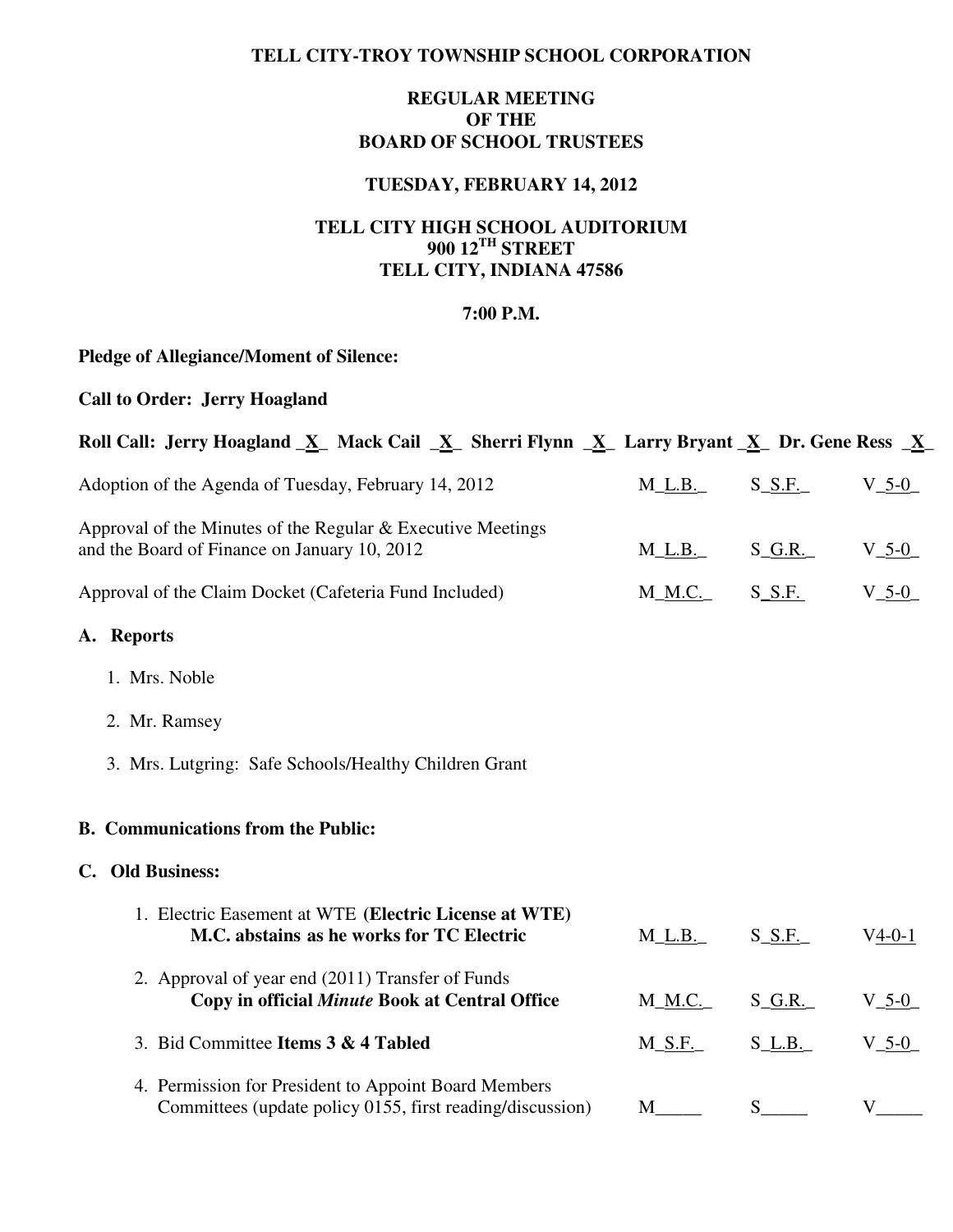#### **D. New Business:**

1. Support Staff (Information Only) **Kelly Malone (JH Track Coach); Zac Hartz (assistant boys' cross country coach); Sherri Haller (assistant cheer coach); Wendi Rich (preschool nurse/assistant); Larry Bunner (custodian)** 

#### 2. Support Staff

A. Band Auxiliary Sponsor **Gwen Holman** B. Volunteer Assistant Girls' & Boys' Track Coach **Joe Hartz** C. Assistant Track Coach **Ryan George** D. Girls' JH Track Coach **Lee Chestnut** E. Volunteer Assistant Cross Country Coach **Zac Hartz** F. Volunteer JSHS Assistant Track Coach **Kelly Malone** G. Boys' JH Track Coach Laura Kinder M<sub>\_G</sub>.R.<sub>\_</sub> S\_M.C.<sub>\_</sub> V\_5-0\_ 3. Conflict of Interest Statements A. Sherri Flynn's **S.F. Abstains** M\_L.B.\_ S\_G.R.\_ V\_4-0\_ B. Mack Cail's **M.C. Abstains** M\_L.B.\_ S\_S.F.\_ V\_4-0\_ 4. Custodian/Bus Driver **John Daugherty voids his 2011-2012 bus driving contract and accepts this custodial/bus driver position.** M\_L.B. S\_S.F. V\_5-0\_ 5. Part-time evening custodians A. William Tell Elementary School B. Tell City Jr.-Sr. High School **No Action** M\_\_\_\_ S\_\_\_\_ V\_\_\_\_ 6. Driver's Education contract **Spring 2011 Session Maurice Harpenau \$6,211.84** M\_G.R.\_ S\_M.C.\_ V\_5-0\_ 7. Special Needs Drug Testing Policy (first reading/discussion) **This will be included at the end of the current policy** M\_L.B. S\_G.R. V\_5-0\_ 8. Field Trip Approval and Clarification of Policy 2340 **Tabled** M\_S.F. S\_L.B. V\_5-0\_ 9. Field Trip **Out of State 2/24/12 JSHS Louisville, KY** M\_L.B. S\_M.C. V\_5-0

## **E. Such Other Business As May Come Before the Board:**

- 1. Communications from the Administrative Assistant
- 2. Communications from the Superintendent
- 3. Communications from the Board of School Trustees